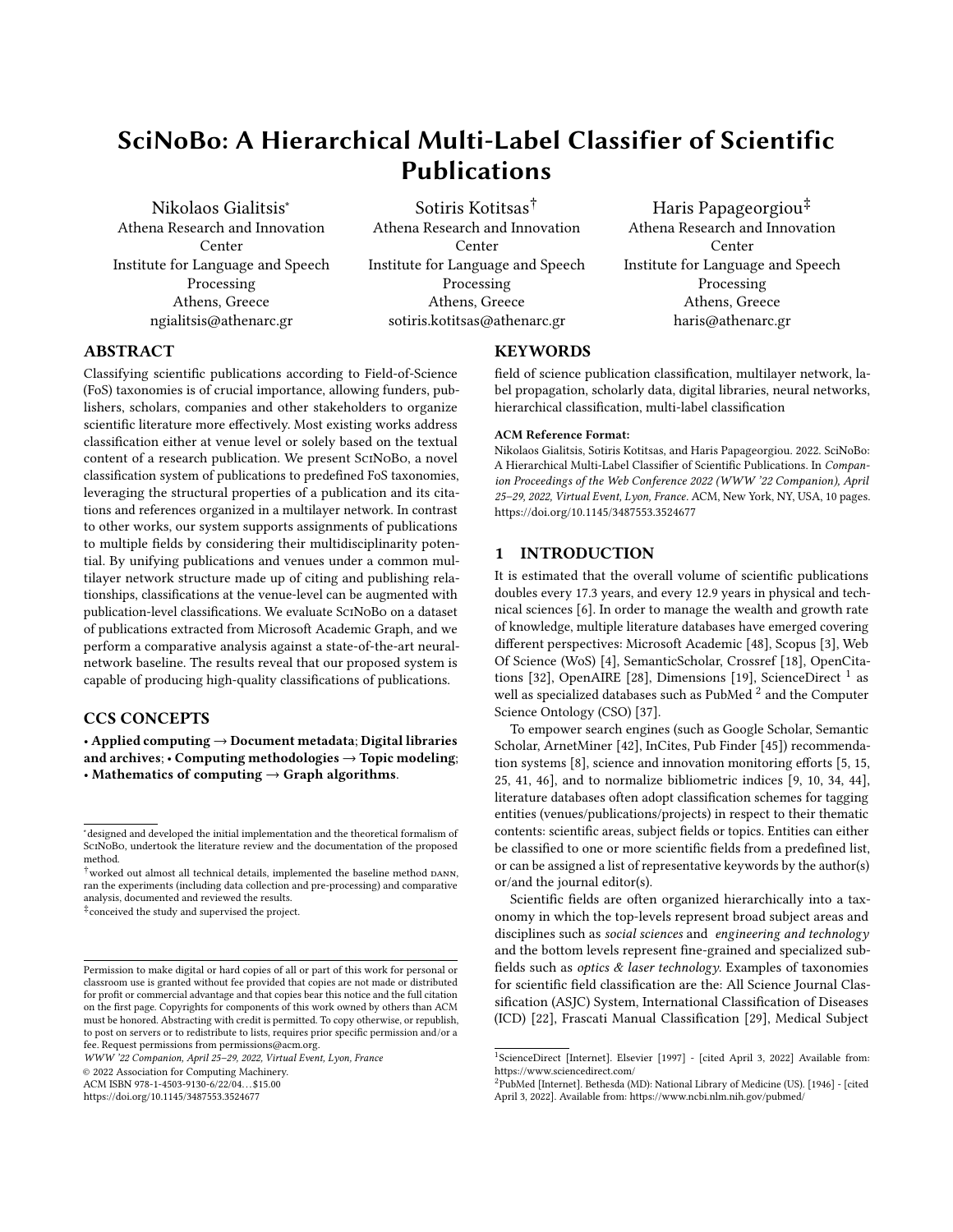WWW '22 Companion, April 25–29, 2022, Virtual Event, Lyon, France Nikolaos Gialitsis, Sotiris Kotitsas, and Haris Papageorgiou

Headings (MeSH)  $^3$  $^3$ , WoS Categories and Subject Areas  $^4$  $^4$ , Scopus Subject Areas <sup>[5](#page-1-2)</sup>, European Science Vocabulary (EuroSciVoc) <sup>[6](#page-1-3)</sup> and Microsoft Academic Graph Concepts [\[38\]](#page-8-18).

Recently, the scientometrics community has been shifting their focus from venue-level (journals/conferences) to publication-level classification systems, as evidenced by a growing line of research [\[12,](#page-8-19) [20,](#page-8-20) [21,](#page-8-21) [33,](#page-8-22) [35,](#page-8-23) [36,](#page-8-24) [38,](#page-8-18) [47\]](#page-9-6). Comparative studies [\[31,](#page-8-25) [39\]](#page-8-26) have shown that classification systems at the publication-level are more precise than venue-level counterparts as they naturally provide a higher degree of granularity, which can prove advantageous in certain applications.

Despite the fact that publication-level systems have been proposed several decades ago [\[13,](#page-8-27) [14\]](#page-8-28), venue-level classifications, including WoS and Scopus [\[2,](#page-8-29) [26,](#page-8-30) [30\]](#page-8-31), are still in use, since they are more easily curated by publishers and editors due to their smaller volume and more static nature. An extensive summary of approaches for venue-level classification and their limitations has been presented by [Archambault et al.](#page-8-29) [\[2\]](#page-8-29).

The majority of methods proposed for automatic FoS categorization perform some form of clustering on publications in order to map science or to identify topics from scratch. These include, topic modeling approaches [\[17,](#page-8-32) [42\]](#page-9-2) and the grouping of publications via citation networks [\[40,](#page-8-33) [43\]](#page-9-7) or bibliographic coupling [\[47\]](#page-9-6). Even though such unsupervised approaches are useful in many cases, they solve a different task to the one we focus on in this publication, which is the classification of publications according to a predefined FoS taxonomy

Our method SciNoBo, contributes to the domain of taxonomydriven FoS classification in more than one way. First and foremost, SciNoBo classifies publications across all disciplines, in contrast to other works that focus on a specific domain. Secondly, it is suitable for handling multidisciplinarity as it can be applied in both multiclass and multi-label classification settings. Furthermore, SciNoBo supports assignments to multiple levels of detail within a given FoS taxonomy by encoding hierarchical relationships among FoS labels. Moreover, SciNoBo classifies publications by requiring minimal metadata. A publication can be classified from the first day it becomes available online, and later as more metadata gradually become available, SciNoBo can classify the publication again by taking into account richer relationships. Lastly, we employ a new FoS taxonomy that extends OECD disciplines with SCIENCEMETRIX FoS codes.

The publication is structured as follows: We start by reviewing different approaches found in the literature for classifying publications according to a predefined FoS taxonomy. In section 3, we discuss the main limitations of existing approaches and the drivers for additional research. We then proceed in section 4 and describe in-detail the proposed methodology and its mathematical formulation. In the next section, we report on conducted experiments and implementation details. Next, we present results and discuss how SciNoBo performs against a neural state-of-the-art baseline. Finally, we reach conclusions and propose directions for subsequent research and improvements.

<span id="page-1-0"></span><sup>3</sup>[MeSH](https://meshb.nlm.nih.gov/treeView)

<span id="page-1-1"></span><sup>4</sup>[WoS](https://images.webofknowledge.com/images/help/WOS/hp_research_areas_easca.html)

<span id="page-1-2"></span>5 [Scopus Subject Areas](https://service.elsevier.com/app/answers/detail/a_id/15181/supporthub/scopus/session/L2F2LzEvdGltZS8xNjM4Mzg3MzE1L2dlbi8xNjM4Mzg3MzE1L3NpZC9mVXg4b3ZPWldqbk9WRW9lUElKZWZGNk5YY0s4aGFBNno0cTNXelNVdDBUcDBwSDhMbXhMQ2dsaHlNa1dVbjFmaTIzbHRXellmMGFOMlUxajZHcDFIUnc2ZkJXNlNVWWNHOTJUNWFwcUNYS3BRQWo3dF96Q0kzZ0ElMjElMjE%3D/)

<span id="page-1-3"></span><sup>6</sup>[EuroSciVoc](https://op.europa.eu/el/web/eu-vocabularies/euroscivoc)

# 2 RELATED WORK

Approaches for publication-level FoS classification mostly rely on metadata including titles, author-keywords and abstracts, since full text is often unavailable or locked behind a paywall. We distinguish two main approaches found in literature: keyword extraction methods, and machine learning methods.

# 2.1 Keyword extraction methods

Keyword extraction methods have been applied with the goal of identifying small sets of representative words, phrases, or n-grams to associate with a predefined set of FoS. According to the similarity scores (e.g. measuring overlap, or some vector space similarity such as the angle between word-vectors), the FoS candidates are ranked and the publication is classified to the best matching field(s).

For example, [Salatino et al.](#page-8-23) [\[35\]](#page-8-23) proposed a text-based classifier for classifying publications to one or more research area(s) from the Computer Science Ontology (CSO [\[37\]](#page-8-7)). N-grams extracted from each abstract are matched to FoS labels by means of Levenshtein similarity as well as by the cosine similarity between their pre-trained word2vec embeddings. Even though their approach performs multi-label classification and supports hierarchical assignments through CSO child-parent relationships, intensive postprocessing effort is needed to detect and filter-out false-positives. Also, the classifications are confined to the Computer Science domain.

[Shen et al.](#page-8-18) [\[38\]](#page-8-18) describe the concept tagging of publications within Microsoft Academic Graph (MAG). Publications are represented based on both graph structural and textual information by leveraging metadata including venue names, titles, keywords and abstracts, in addition to the metadata of their neighbors within the graph. Similarly, MAG concepts are represented by the first paragraph of their corresponding Wikipedia entry (concepts are derived from Wikipedia). The vector embeddings of both representations are compared through cosine similarity and the publication is classified to the concept (FoS) if the similarity exceeds a predefined threshold. Nevertheless, the representation of a MAG concept directly depends on its Wikipedia entry, whereas for most taxonomies, only word labels represent the classes. Furthermore, empirical weights and heuristics are applied therein which prohibits complete reusability.

## 2.2 Machine learning methods

2.2.1 Traditional methods. This category encompasses supervised machine learning methods i.e. labeled examples are required in order to train the model. These were some of the first approaches towards the automatic classification of publications according to a pre-defined FoS taxonomy.

[Caragea et al.](#page-8-34) [\[7\]](#page-8-34) classify publications to one out of six FoS categories from the CiteSeer literature database by taking advantage of citation relationships. The citation contexts of publications (citing and cited) are used in order to train different variations of the Multinomial Naive Bayes classifier. However, this approach does not support multi-label assignments and is only tested on a classification scheme containing few non-hierarchical FoS categories.

Domain-specific FoS classification systems have also been sporadically developed. [Lukasik et al.](#page-8-35) [\[27\]](#page-8-35) examine a combination of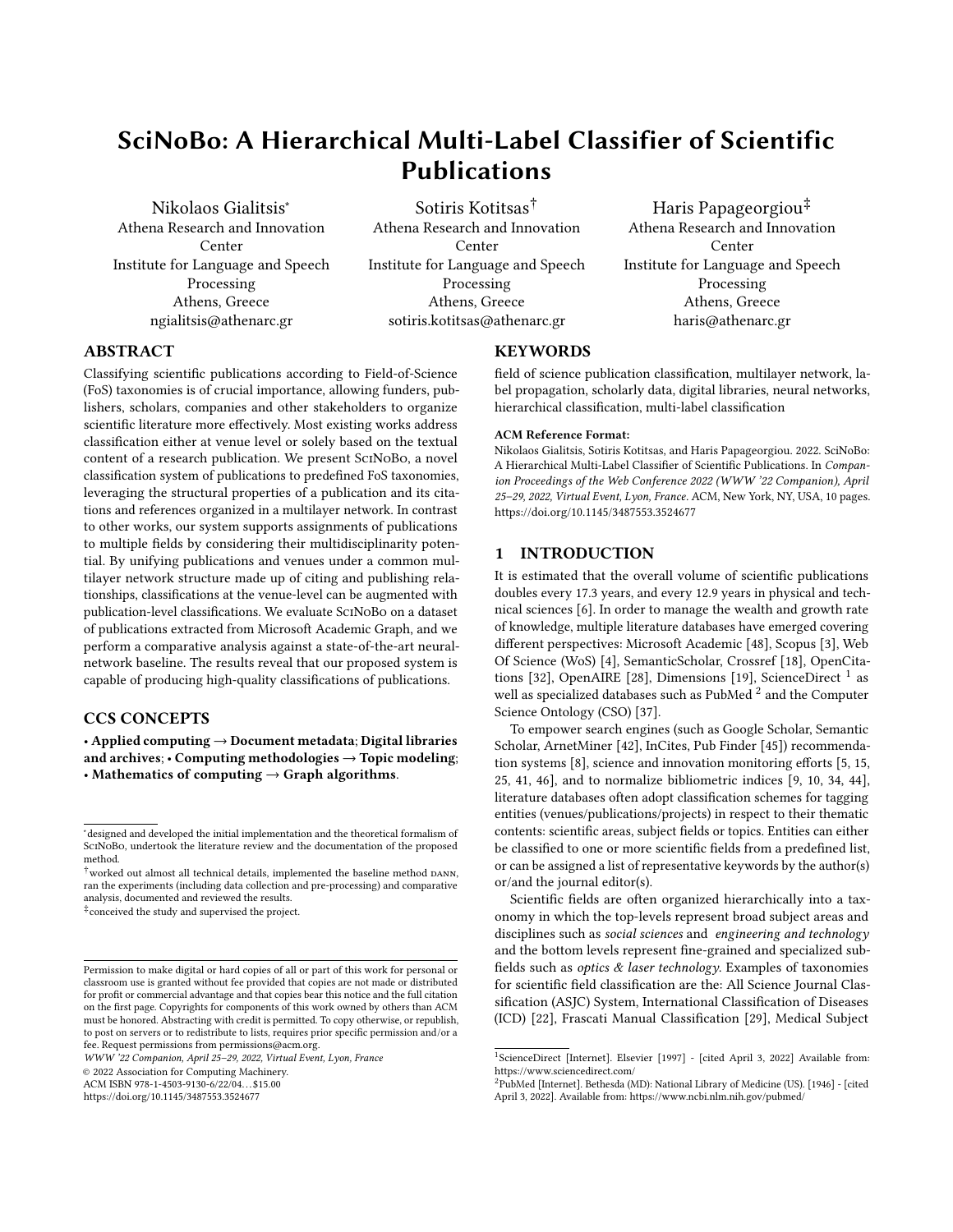SciNoBo : A Hierarchical Multi-Label Classifier of Scientific Publications WWW '22 Companion, April 25–29, 2022, Virtual Event, Lyon, France

Naive Bayes and kNN algorithm on the hierarchical multi-label classification of publications according to Mathematical Subject Headings (MSC). Similarly, [Kurach et al.\[24\]](#page-8-36) construct classifier ensembles in order to assign MeSH terms to biomedical publications from the Pubmed Central database. They evaluate various combinations of machine learning methods in a supervised multi-label classification setting. However, their study does not account for hierarchical relationships among FoS labels.

2.2.2 Deep learning methods. Nowadays, traditional machine learning approaches for FoS classification have mostly been superseded by deep learning methods.

[Kandimalla et al.](#page-8-21) [\[21\]](#page-8-21) employ a deep neural encoder equipped with the attention mechanism in order to classify publications to WoS subject categories. They keep the most representative words per abstract in terms of TF-IDF score and subsequently map them to pre-trained word embeddings before feeding them to the neural network. However their approach does not take into account the hierarchical relationships of the FoS taxonomy and finds difficulty in discriminating between FoS categories with similar vocabulary.

In [\[33\]](#page-8-22), a modified character-level Convolutional Neural Network (CNN) is compared against the more traditional approaches of bibliographic coupling and direct citation for the problem of FoS classification. They evaluated the performance of each method separately on a publication-level human-curated test dataset comprising of 200 publications in total, half randomly sampled from disciplinary journals, and the other half from multidisciplinary. For training the CNN, the training labels used were direct extensions of the venue label. No clear winning method was announced in the comparative study as all resulted in similar performance. Multiple sources of metadata were given as input to the CNN, including authors' affiliations, referenced venue names, reference titles, abstract, keywords, title, and subfield classification of references. Most of these however are rarely available. Furthermore, the text-based input is concatenated/truncated arbitrarily and does not take into account term semantics.

[Hoppe et al.\[20\]](#page-8-20) combine a BiLSTM neural network architecture with Knowledge Graphs (KG) in order to represent class labels by their KG-embeddings. The intuition is that by including the KG embeddings of the classes, in addition to their word labels, the FoS classifier will achieve higher performance. They demonstrate the above, on the multi-label classification of  $\sim$  92K ArXiv publications represented by DBpedia embeddings. Nevertheless, the relationship between the FoS labels is not taken into account as the multi-label classification problem is decomposed into independent binary classifications.

In the position paper HierClasSArt [\[1\]](#page-8-37), knowledge graphs (KGs) were proposed, in addition to neural networks, for the FoS classification of publications to mathematical topics from the zbMATH database. KG-embeddings leveraging both textual and structural metadata can be derived from the available metadata, and successively be provided as input to a deep neural network. Hierarchical relations among entities may be captured through the help of NLP methods or human experts, but the exact details are not thoroughly described. While such a methodology can potentially be transferred to other domains, only the domain of mathematics was explored in the study.

<span id="page-2-1"></span>

Figure 1: Illustration of the proposed method. After we define our graph in Graph Representation, we retrieve metadata and construct it. The result is a Multilayer Graph and after Label Propagation, we can input a publication along with the required metadata to retrieve the FoS labels.

# <span id="page-2-2"></span>3 MOTIVATION

Existing FoS classification approaches completely ignore, or face significant difficulties when dealing with multidisciplinarity, either at the venue or at the publication-level. Moreover, nearly all of them depend on textual content which, when available, is prone to concept drift, discourse norms in specific fields and multilinguality specificities. Moreover, several approaches confine classifications to a specific discipline or lack generalization capabilities. In addition, hierarchical relationships between FoS labels are often under-utilized or ignored.

Therefore, there is still a need for developing systems for efficient multi-label classification at the publication level. Our motivation is that by taking into account both the citing/publishing relationships at the publication-level as well as at the venue-level, we will be able to provide "context-aware" classifications without considering publication content. In contrast to other methods, we propose a multiclass multi-label classification approach assigning research publications to one or more FoS codes capturing the increasing multidisciplinarity in literature.

# 4 SCINOBO

The method we propose is based on the assumption that a publication [7](#page-2-0) mostly cites thematically related publications. We bridge venues (journals/conferences) and publications by constructing a multilayer network (graph) in which venues are represented by nodes, and venue-venue edges reflect citing-cited relationships in their respective publications. SciNoBo classifies publications to

<span id="page-2-0"></span> $7$ We use the term "publication" to refer to all peer-review research works published in journals or conferences.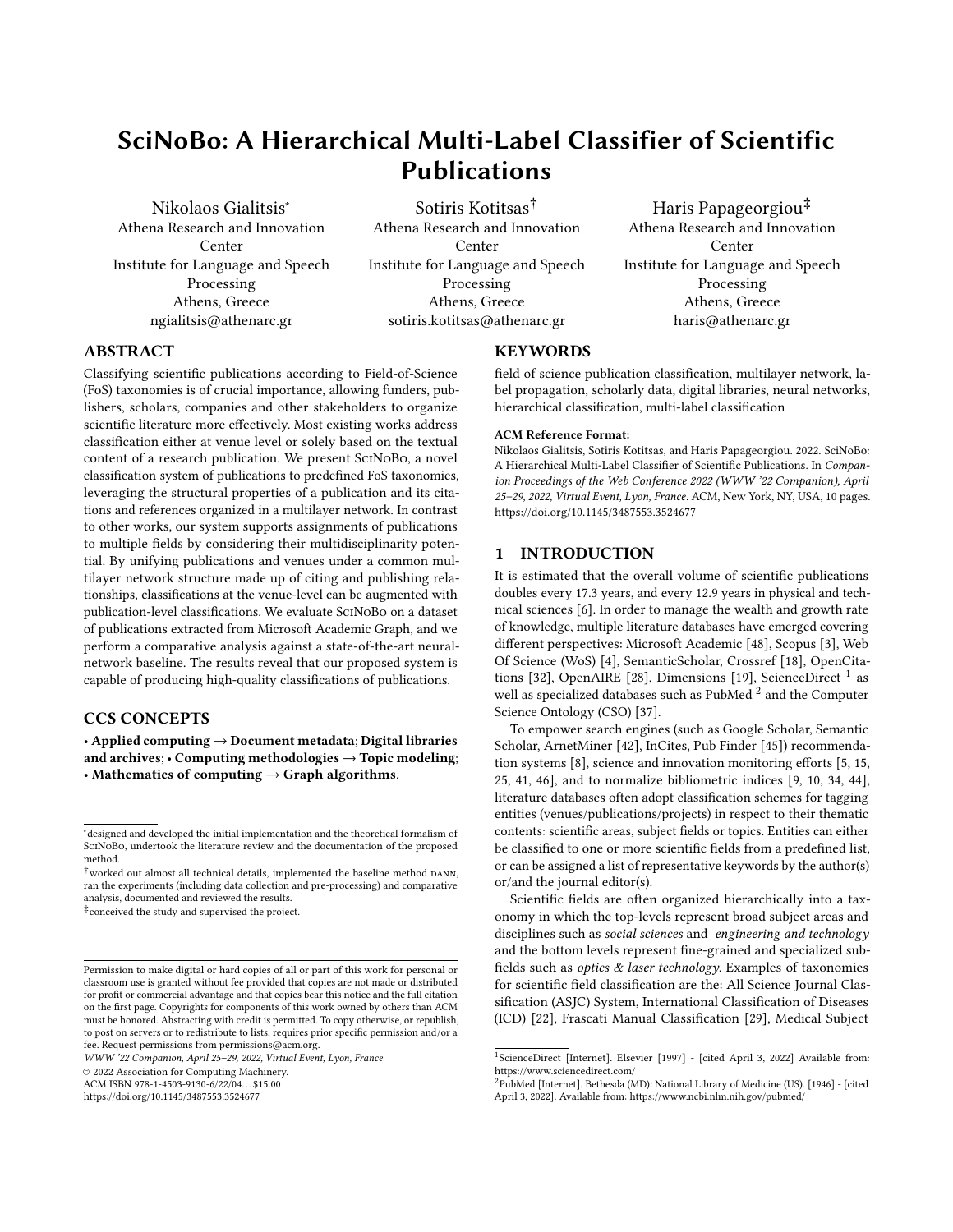one or more FoS based on the publishing venues of the publications it references (out-citations) and the publishing venues of the publications it gets cited by (in-citations). Therefore, SciNoBo classifies publications with minimal metadata utilizing only journal or conference names as well as citing information. Figure [1](#page-2-1) illustrates the steps followed to create SciNoBo. Each step of the approach is analytically covered in the following subsections.

# <span id="page-3-5"></span>4.1 Graph Representation

SciNoBo unifies multiple types of relationships (edges) between entities as well as multiple types of entities under a common framework of operations represented as a multilayer network  $^8$  $^8$  (see Figure [2\)](#page-3-1). We consider a multilayer network  $\mathcal{G}=(\mathcal{V}, \mathcal{E}, \mathcal{L})$  where  $\mathcal{V}$  contains the set of publications  $P$ , the set of venues  $J$ , and the set of scientific fields F. Or equivalently:  $V = \mathcal{P} \mid \mathcal{F} \mid \mathcal{F}$ . The symbol  $\mathcal E$  represents the set of edges (links) between nodes; and  $\mathcal L$  is the set of layers capturing different types of relationships between nodes. Since the network has multiple layers, each edge belongs to one layer  $\ell \in \mathcal{L}$  and has a weight  $w \in \mathbb{R}^+$ . We can represent all edges in the network using 4-tuples as:  $\mathcal{E} = \{(u, v, \ell, w): u, v \in \mathcal{V}, \ell \in \mathcal{E}\}$  $\mathcal{L}, w \in \mathbb{R}^+$  and  $(u, v, \ell, w) < (v, u, \ell, w)$  (directed edges). Edges in layer  $\ell \in \mathcal{L}$  represent a particular type of connection among nodes, and two nodes  $u$ ,  $v$  might be connected by edges in multiple layers.

We formulate the task of scientific field classification as a linkprediction problem in the multilayer network. The goal is to predict edges between publication-nodes and scientific-field nodes:  $\{(u, v, \ell_0, w); u \in \mathcal{P}, v \in \mathcal{F}, \ell_0 \in \mathcal{L}, w \in \mathbb{R}^+\}.$ 

An edge between two publications  $(p_i, p_j)$  at  $\ell_1$  means that publication  $p_i$  cites publication  $p_j$ . An edge at layer  $\ell_2$  connects a publication to its publishing venue(s). We also define edges between venues at  $\ell_3$ :  $\{(u, v, \ell, w); u, v \in \mathcal{J}, \ell \in \mathcal{L}, w \in \mathbb{R}^+\}$ ; where w is the number of publications which have been published in venue  $u$  and cite (reference) publications published in venue  $v$ . The weight of an edge  $(v, f)$  at  $l_4$  corresponds to how thematically relevant the publications published in  $v$  are to the scientific field  $f$ . Finally,  $\ell_5$ + layers represent hierarchical relationships among labels.

# <span id="page-3-9"></span>4.2 Graph Creation

Sc1NoBo network was populated by exploiting  $\overline{\text{cross}}$ res $^9$  $^9$  and Microsoft Academic Graph (MAG)  $^{10}$  $^{10}$  $^{10}$ . CROSSREF contains more than 120 million publications and mag contains approximately 250 million records. We retrieve all the publications that were published between 2016−2021, along with their references  $^{\mathrm{11}}$  $^{\mathrm{11}}$  $^{\mathrm{11}}$  and their citations when available.

For every publication, the publishing venue is contained in the metadata. However this is not the case for the references and citations. As a result, for every publication we query its references and citations in CROSSREF/MAG (by taking the union of the metadata) and we retrieve the original metadata of the reference or the

<span id="page-3-1"></span>

Figure 2: Schematic representation of the multilayer network

citation. Inherently, we can now create venue-venue relationships (edges at layer  $\ell_3$ ) as in [4.1.](#page-3-5) The weight of a venue-venue edge is the amount of times a venue has referenced or being cited by another venue. An edge is created between two venues if they (i.e. their respective publications) cite each other more than 10 times  $^{12}$  $^{12}$  $^{12}$ . Post graph creation, we normalize the weights of each node's outgoing edges to sum up to 1 by diving with the maximum weight of each neighborhood. The normalized weight of a venue-venue edge  $(u, v)$  can be roughly interpreted as the probability of a publication published in  $u$  to cite a publication published in  $v$ .

<span id="page-3-8"></span>Venue Deduplication. : A considerable challenge is dealing with naming inconsistencies in the reporting of venues in publication references/citations, or different instances of the same venue. This challenge is particularly prevalent in Crossref metadata since the published venue of each publication is being deposited by the authors. Our main goal is to create abbreviations for the names of the venues e.g. the "Empirical Methods in Natural Language Processing" conference should be mapped to EMNLP. Furthermore, different instances of venues should also be mapped to a unique venue abbreviation (e.g. EMNLP 2019, EMNLP 2020 etc. to EMNLP)  $^{13}$  $^{13}$  $^{13}$ . In addition by performing an exploratory analysis on the names of the reported venues, we conclude that most of the abbreviations exist after the character '−' and inside parentheses.

While parsing the publications during the Graph Creation process, we keep a mapping from the full venue names to the venue abbreviations we have identified, while creating the venue-venue

<span id="page-3-0"></span><sup>&</sup>lt;sup>8</sup>Multilayer networks are data structures used to model complex interactions [\[23\]](#page-8-38), ranging from Biomedicine [\[16\]](#page-8-39), to Social Network Analysis [\[11\]](#page-8-40).

<span id="page-3-2"></span><sup>9</sup>https://www.crossref.org/

<span id="page-3-3"></span> $^{10}\mathrm{https://www.microsoft.com/en-us/research/projects/microsoft-academic-graph/}$ 

<span id="page-3-4"></span><sup>&</sup>lt;sup>11</sup> references retrieved were confined in a 10 year window. Older references should be omitted as it is customary for research papers to cite old works (e.g. in the introduction section) in order to provide general background knowledge whose themes may not directly coincide with the publication's.

<span id="page-3-6"></span> $^{12}\mathrm{We}$  observed that by using a lower weight threshold we introduce noise into the network by including low-signal venues of questionable quality. On the contrary, a weight threshold  $t \sim 100$  leads into a large number of reputable conferences to being omitted as their individual instances (e.g. annual) are filtered before the venue deduplication and aggregation steps, discussed in [\(4.2\)](#page-3-8), take place.

<span id="page-3-7"></span><sup>&</sup>lt;sup>13</sup>The following preprocessing was applied to the names of the venues: Removal of latin, cardinal and ordinal numbers, dates, days, months, pre-specified words/phrases (e.g. "speech given", "oral talk" etc.), stopwords, special characters;adding a space when removing them and normalizing multiple spaces. The same preprocessing procedure is also applied during inference.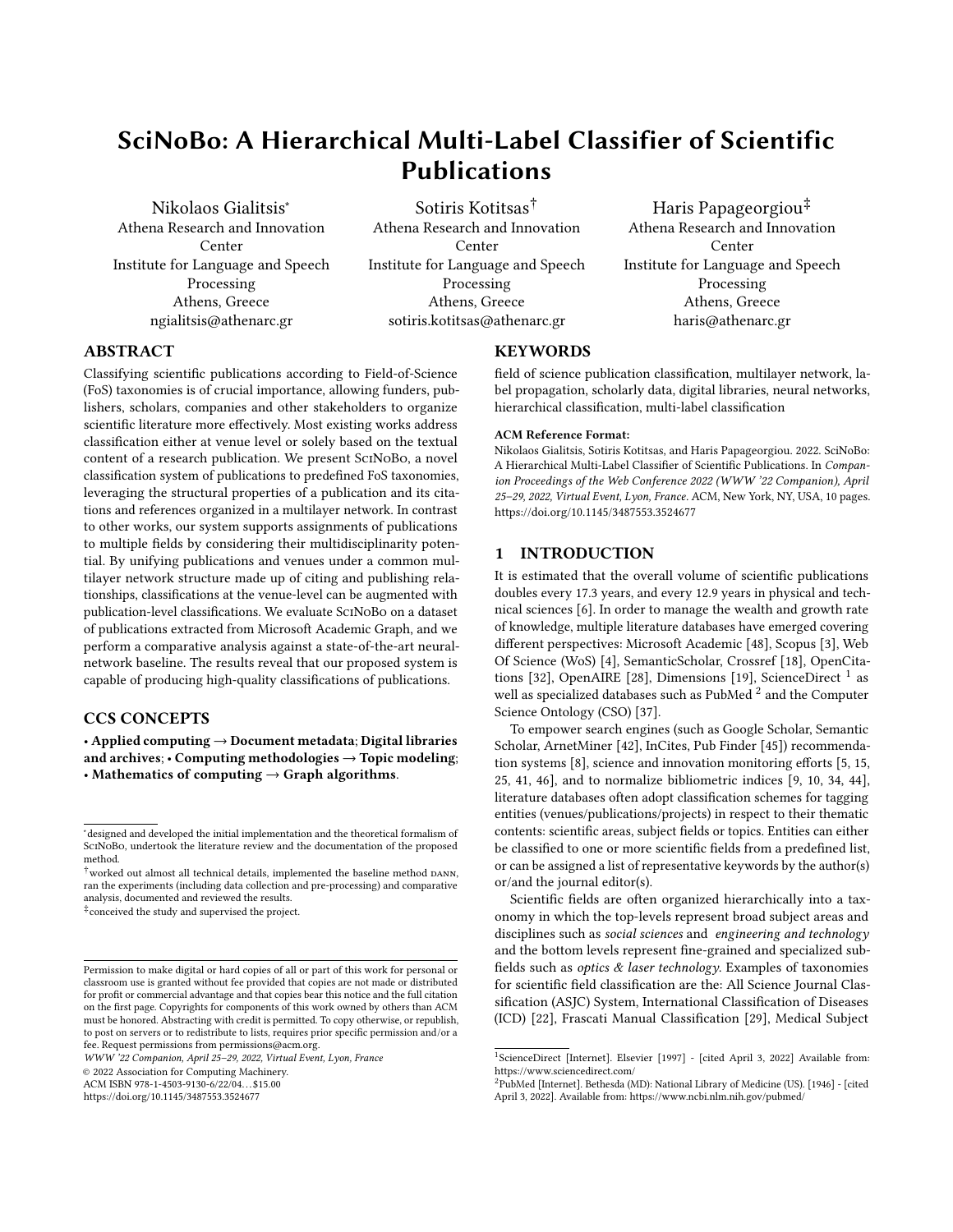SciNoBo : A Hierarchical Multi-Label Classifier of Scientific Publications WWW '22 Companion, April 25–29, 2022, Virtual Event, Lyon, France

edges. The mapping created is also used during inference time, to map the incoming venues to the abbreviated venue names in the multilayer graph of SciNoBo.

<span id="page-4-3"></span>Field-of-Science Taxonomy. : Our classification scheme is underpinned by the OECD disciplines/fields of research and development (FORD) classification scheme, developed in the framework of the Frascati Manual <sup>[14](#page-4-0)</sup> and used to classify R&D units and resources in broad (first level(L1), one-digit) and narrower (second level(L2), two-digit) knowledge domains based primarily on the R&D subject matter. To facilitate a more fine grained analysis, we extend the OECD/FORD scheme by manually linking FoS labels of the sciencemetrix [15](#page-4-1) classification scheme to OECD/FORD level-2 categories, creating a hierarchical 3-layer taxonomy. Table [1](#page-4-2) provides statistics of our taxonomy.

<span id="page-4-2"></span>

|         | Levels of FoS Number of Labels |  |  |  |
|---------|--------------------------------|--|--|--|
| Level 1 | 6                              |  |  |  |
| Level 2 | 42                             |  |  |  |
| Level 3 | 174                            |  |  |  |

Table 1: Statistics of the extended OECD/FORD classification scheme.

sciencemetrix Classification also provides a list of Journal Classifications. We integrate this list, by mapping its journals to Sci-NoBo nodes and linking them with the relevant FoS codes. This mapping represents  $\ell_4$  relationships, which are utilized to classify publications in FoS labels. Initially a small portion of venues have an FoS in Level-2 and Level-3. By utilizing Label Propagation, we aim to increase the venue label coverage.

#### <span id="page-4-5"></span>4.3 Label Propagation

The intuition behind incorporating venues into the network, is that starting from a small set of seeds (venues with FoS labels), we can propagate the information to the rest of the network. The hypothesis is that a venue is more likely to express the FoS of its most referenced venues, an approach resembling a nearest-neighbor classification setting.

We assume that only a subset of venues  $\mathcal{J}^* \subseteq \mathcal{J}$  has available FoS labels (i.e. venue-FoS edges in layer  $\ell_4$ ). However, we do not consider these seed venue-FoS classifications to be ground-truth and we re-evaluate them dynamically during label propagation. By taking into account the network of venue-venue relationships, we enrich the initial FoS journal classifications described in [4.2](#page-4-3) by inferring additional venue-FoS relationships. Consequently, previously single-labeled classifications may become multi-labeled after a few rounds of label propagation.

Label propagation is an iterative procedure. On each iteration, every venue-node aggregates the FoS labels of its neighbors in proportion to the venue-neighbor preference and neighbor-FoS preference. The preference of a venue towards one of its neighbors is expressed through the venue-venue normalized edge weight at  $t_4$ . A weight of 0 equals to no preference (i.e. publications do not cite publications published by the neighbor venue) whereas a weight of

<span id="page-4-1"></span><sup>15</sup>https://science-metrix.com/

<span id="page-4-4"></span>

| Nodes | Edges   | Pre Label Propagation<br>$Lvl1-Lvl2-Lvl3$ |    |       | Post Label Propagation<br>$Lvl1-Lvl2-Lvl3$ |       |       |  |
|-------|---------|-------------------------------------------|----|-------|--------------------------------------------|-------|-------|--|
| 94752 | 3112953 | N/A                                       | 84 | 14889 | 32049                                      | 32049 | 32324 |  |

Table 2: Complete graph statistics. Pre Label Propagation indicates the number of venues that have FoS labels per Level before Label Propagation. Post Label Propagation indicates the number of venues with FoS Labels per Level after we apply Label Propagation. Nodes represent the number of venue nodes in the multilayer graph.

1 equals to absolute preference (all publications cite publications published by the neighboring venue). These two preferences can be multiplied together, to estimate the expected weight between the venue, and each FoS node connected to its neighbors.

Given layers: $\ell_t$ ,  $\ell_{t+1}$ the label propagation formula is: venue-FoS  $w_{i,k}^{\ell_{t+1}} =$  $j \in \mathcal{N}_i^{\ell_t}$ Õ  $k \in \mathcal{N}_i^{\ell_{t+1}}$  $\tilde{\bm{\sigma}}$ ue-neighbor  $w_{i,j}^{\ell_t}$  . neighbor-FoS  $w_{i,k}^{\ell_{t+1}}$ for all citing venues in  $\ell_t$  $\forall i \in \{u: \exists (u, \cdot, \ell_t, \cdot); u \in V\}$ for each cited neighbor's FoS  $\forall k \in \{v: \exists (j, v, \ell_{t+1}, \cdot); j \in \mathcal{N}_i^{\ell_t}; v \in \mathcal{V}\}\$ where  $\mathcal{N}_i^{\ell_t}$  are venues cited by  $i \in \ell_t$ 

Complete statistics regarding the Graph (before and after Label Propagation) are presented in Table [2.](#page-4-4) We observe that Label Propagation achieves wide coverage between venue-FoS  $(t_4)$  edges.

#### <span id="page-4-6"></span>4.4 Publication Classification

SciNoBo can assign FoS labels to individual publications through citing/cited-by relationships and publishing/published-by relationships. Publication-classification uses the same label propagation mechanism as the one presented in [4.3.](#page-4-5) Assume that each publication is represented by a unique node in the SciNoBo network. The goal is to connect each publication node to one or more FoS nodes in layer  $\ell_0$ . We have already discussed how venue-FoS relationships  $(\ell_4)$  can be established in the subsections [4.2](#page-4-3) and [4.3.](#page-4-5)

There exist multiple ways to back-propagate information from the venue level to the publication level depending on the available metadata:

- (1) based on the published venues ( $Published-by$ )
- (2) based on the referenced/cited venues (References)
- (3) based on the cited+citing venues (References + Citations)

**Published-by.** (SCINOBO-PUB): Given a publication  $p$  and the set of distinct venues in which it has been published in  $\{v_1, v_2, \cdots, v_n\}$ we draw weighted edges in layer  $\ell_2$  of weight  $w_{p,v} = \frac{1}{n}$ . Thus, the weight is equally distributed among all published venues. Conse- $\frac{W_{\text{cell}}}{n}$ , each venue contributes a score  $\frac{W_{\text{b}}}{n}$  to the publication. The scores per FoS are aggregated and ranked according to their total weights. The publication is finally classified to the top  $T$  FoS, where  $T$  might be fixed or be equal to the number of weights that exceed a user-defined threshold.

References. (SCINOBO-REF): Given a publication  $p$  and a set of venues it references  $\{v_1, v_2, \dots, v_n\}$  we draw edges in layer  $\ell_2$  of weight  $w_{p,v}$  = (number of referenced publications published in  $v$ )/n.

<span id="page-4-0"></span> $\rm ^{14}https://www.oecd.org/sti/inno/frascati-manual.htm$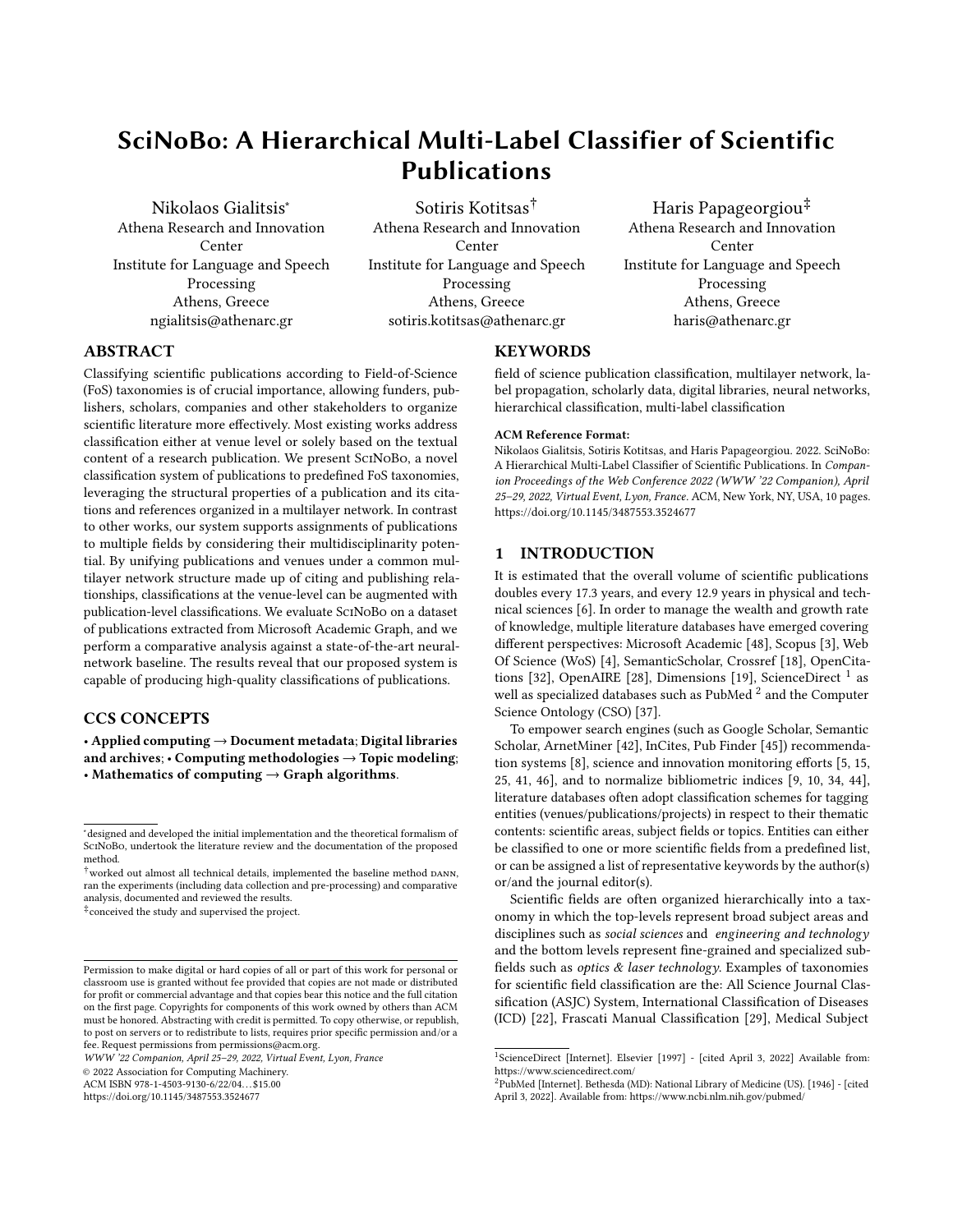Each venue contributes a score  $(w_{p,v}) \cdot (w_{venue, FoS})$  where  $w_{venue, FoS}$ is the normalized weight of the venue-FoS edge in ℓ4. Similar to the (published-by approach), the weights are aggregated and the publications are assigned to the top  $T$  FoS.

References + Citations. (SCINOBO-CITREF): This approach is identical to the reference approach except that in addition to referenced venues, the cited-by (citation) venues are also included in the venue set if available. A methodology originally proposed in the context of one particular field might eventually prove groundbreaking in a completely different field. By incorporating citation venues, SciNoBo captures cross-domain FoS that would otherwise be missed.

# 5 EXPERIMENTS

## <span id="page-5-3"></span>5.1 Dataset

In our experiments, we utilize the sciencemetrix Journal classification. sciencemetrix provides a list of Journals alongside with FoS labels [\(4.2\)](#page-3-9). Furthermore, these FoS categories have been mapped to Level-3 FoS categories in our taxonomy [\(4.2\)](#page-4-3).

To create, a comprehensive, large-scale, and clean dataset, we retrieve publications from Microsoft Academic Graph (mag) that are published in the Journals classified from SCIENCEMETRIX. MAG provides a wide range of publications. Figure [3](#page-5-0) presents the number of Journals that sciencemetrix has classified to Level-3 FoS in our taxonomy. One can easily observe, that by retrieving a certain amount of publications per journal, an unbalanced dataset will be created. We retrieve 500 publications per Journal and per Level 3 FoS. The unbalanced dataset created, describes real-world data, hence our evaluation splits follow this unbalanced distribution.

Moreover, we compare SciNoBo to a deep learning method, which requires a balanced train dataset. To that end, we further sample mag to obtain 10K train samples per Level 3 FoS. The final dataset statistics are presented in Table [3.](#page-5-1) For every publication, we also retrieve abstracts and additional metadata.

One limitation of the above-mentioned approach, is that the sciencemetrix classification is at the journal-level and not at the publication-level. We try to mitigate this effect by excluding multidisciplinary (e.g PLOS ONE) journals and assume that the journallevel classification also represents the publication-level classification.

<span id="page-5-1"></span>

| Statistics          |         | Train Set Development Set Test Set Total |        |         |
|---------------------|---------|------------------------------------------|--------|---------|
| Number of Instances | 1687826 | 120282                                   | 120307 | 1928415 |

Table 3: Statistics of the dataset used for training and evaluating our methods.

## <span id="page-5-2"></span>5.2 Baseline Method

We compare SciNoBo, to DANN [\[21\]](#page-8-21), a state-of-the-art model which utilizes textual information (abstracts) with a deep attentive neu-ral network. DANN [\[21\]](#page-8-21), represents each abstract, by sorting the words based on  $TF$ -IDF scores, keeping the top  $d$  words, reverting to the original ordering and encoding them with pretrained Word Embeddings. Then, a deep neural encoder, with a bidirectional RNN

<span id="page-5-0"></span>

Figure 3: Distribution of Journals, classified from sciencemetrix into Level-3 FoS categories in our taxonomy. Names of all Level 3 FoS labels were omitted for simplicity.

and SELF-ATTENTION, encodes the abstract and a final softmax layer outputs the probabilities for each FoS category.

Despite being one of the first works that utilized Deep Neural Networks, along with textual information to classify publications into FoS categories, the TF-IDF filtering of the words of the abstracts breaks the sequence order and limits the effects of the rnn encoders. Furthermore, DANN cannot perform hierarchical classification, whereas our approach is inherently hierarchical, since the SciNoBo network can provide publication-FoS codes at all 3 Levels of the taxonomy by employing the label propagation mechanism described in [4.3](#page-4-5) and [4.4.](#page-4-6)

# 5.3 Implementation Details

Following [\[21\]](#page-8-21), we employ their best model, which utilizes pretrained FASTTEXT embeddings on a corpus created from WoS and TF-IDF filtering of the abstracts by keeping the  $d = 80$  most relevant words. To that end, we created a large corpus by retrieving publications from mag, assigned to Level 3 FoS labels in our taxonomy. The created corpus contains approximately 20 million publications with abstracts. We trained FASTTEXT embeddings and calculated TF-IDF scores. Regarding, the neural encoder of DANN, we employed our pretrained FASTTEXT embeddings with dimensionality of 100 and utilized 128 neurons at the recurrent encoders. Dropout was set at 0.2 and ADAM was used as the optimizer with learning rate of 10−<sup>3</sup> . We utilize Early Stopping with patience of 20, perform multiple experiments to account for standard deviation and present averaged results.

Regarding SciNoBo, no hyperparameter selection is required. After the Label Propagation [\(4.3\)](#page-4-5) procedure is finished, the only information needed to infer publications to FoS categories, are published and citing/cited venues as stated in [4.4.](#page-4-6) We perform 2 rounds of Label Propagation.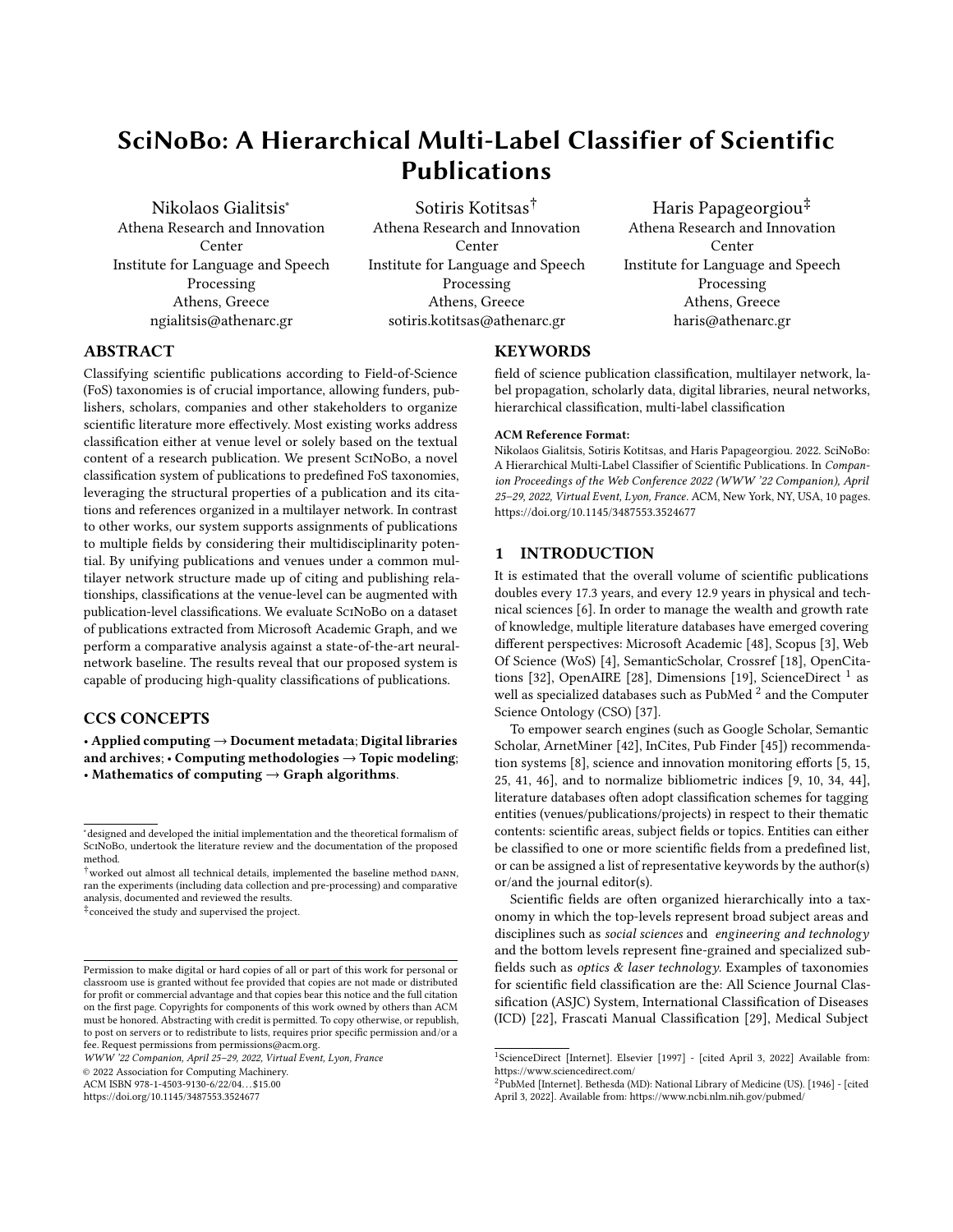SciNoBo : A Hierarchical Multi-Label Classifier of Scientific Publications WWW '22 Companion, April 25–29, 2022, Virtual Event, Lyon, France

<span id="page-6-1"></span>

| <b>MODELS</b>        | MACRO-F1           | WEIGHTED-MACRO-F1  | MICRO-F1           |
|----------------------|--------------------|--------------------|--------------------|
| DANN-TOP-1           | $0,4465 \pm 0,003$ | $0,5873 \pm 0,002$ | $0,4563 \pm 0,002$ |
| DANN-TOP-2           | $0,6007 \pm 0,008$ | $0,7307 \pm 0,002$ | $0,6154 \pm 0,003$ |
| SCINOBO-CITREF-TOP-1 | $0.4627 \pm 0.0$   | $0,4900 \pm 0.0$   | $0,4900 \pm 0,0$   |
| SCINOBO-CITREF-TOP-2 | $0.6000 \pm 0.0$   | $0.6208 \pm 0.0$   | $0.6177 \pm 0.0$   |
| SCINOBO-REF-TOP-1    | $0,4781 \pm 0,0$   | $0,5000 \pm 0.0$   | $0,5022 \pm 0.0$   |
| SCINOBO-REF-TOP-2    | $0,6190 \pm 0,0$   | $0.6277 \pm 0.0$   | $0.6205 \pm 0.0$   |
| SCINOBO-PUB-TOP-1    | $0,7303 \pm 0.0$   | $0,7309 \pm 0.0$   | $0,7503 \pm 0.0$   |
| SCINOBO-PUB-TOP-2    | $0,8200 \pm 0,0$   | $0,8223 \pm 0,0$   | $0,8270 \pm 0,0$   |

Table 4: macro-f1, weighted-macro-f1 and micro-f1 scores. Best scores are shown in bold. DANN's experiments were repeated 4 times and averaged results are presented with standard deviation. The postfix top-1 and top-2 refer to the two settings described in Section [5.4.](#page-6-0)

# <span id="page-6-0"></span>5.4 FoS Classification & Evaluation

Given that DANN [\(5.2\)](#page-5-2) cannot perform hierarchical classification, evaluation was carried out at level-L3 of our classification scheme (i.e., 174 FoS Labels). In Section [4.4,](#page-4-6) the different approaches of classifying publications with SciNoBo have been explored. To analyze the impact of each classification approach, we present results for each variant. Evidently, this analysis can also be viewed as an ablation study.

The evaluation dataset and the baseline (DANN) support only multiclass classification, whereas SciNoBo can be utilized in multilabel and multiclass tasks. Publication-level classification cannot always be addressed as a multiclass task, since a growing number of multidisciplinary publications is published, and journals slowly shift towards that direction. We perform multiclass evaluation to be aligned with the created dataset and baseline, but also present results with two settings to cater for multidisciplinarity. TOP-1 where we output only the most-probable FoS Label and top-2 where we output the two most-probable FoS Labels.

We compute MACRO-F1 and MICRO-F1 to compare performance between ScINoBo and DANN. Recall that our test set is unbal-anced [\(5.1\)](#page-5-3) and to account for it we also compute WEIGHTED-MACROf1.

# <span id="page-6-2"></span>5.5 FoS Classification Results

Field of Science classification results are reported in Table. [4.](#page-6-1) Regarding MACRO-F1, WEIGHTED-MACRO-F1 and MICRO-F1 our variant of SciNoBo that utilizes only the published venues (SciNoBo-pub) outperforms all the other methods, in both evaluation settings (TOP-1, top-2). This presumably can be attributed to the nature of our evaluation dataset. Since the labeling of the publications in our dataset originates from labeling at the journal level, we can view SciNoBo-pub as a method to perform journal classification, in effect same as SCIENCEMETRIX. One would expect SCINOBO-PUB to perform much better than already did. This is not the case, because we re-evaluate the initial venue label assignment during Label Propagation [\(4.3\)](#page-4-5). This label re-assignment originates from the neighborhood structure of the venue in question, indicating that the original label assignment should be reconsidered or that by aggregating more than one FoS labels the venue leaned towards multidisciplinarity.

SCINOBO-REF clearly outperforms in MACRO-F1 and MICRO-F1 both SciNoBo-citref and DANN in top-1 setting and still outperforms them in top-2 setting, however with the results being more competitive. We conclude that is important to take into account the references of a publication when it is published, which are always available (even on the first day of publication), unlike textual information. Furthermore, DANN's performance might be hindered by only utilizing abstracts, since many FoS labels have overlapping terminology [\(3\)](#page-2-2). On the other hand, this effect is mitigated in SciNoBo because authors usually cite similar work in their publications, making the FoS label more easily interpretable.

However, all of the methods perform much better in the TOP-2 setting, revealing that the correct FoS label (according to the dataset) is frequently in the second most probable position. This implies the multidisciplinary nature of publications and suggests the need for creating a multi-label publication-level dataset to account for multidisciplinarity, which we leave for future work.

For WEIGHTED-MACRO-F1, DANN outperforms SCINOBO-CITREF and SCINOBO-REF in both settings, achieving a high score in the TOP-2 setting. Recall that our evaluation sets are unbalanced. WEIGHTEDmacro-f1 assigns a weight to the FoS labels according to the number of samples that each FoS label has in the evaluation set. DANN performs much better in this setting showing that it classifies correctly more high weighted FoS labels. Whereas our methods perform mostly similar in both metrics suggesting that presumably SciNoBo overall generalizes better but performs poorly in some high-weighted FoS labels.

One key observation, is that SCINOBO-REF performs slightly better than SCINOBO-CITREF in all three metrics and in both settings, suggesting that as time evolves and publications receive more and more citations their primary FoS label shifts thematically.

Finally, DANN is a deep neural attentive network and apart from computational training time (23 hours per experiment) with each experiment, results slightly deviate. Furthermore, differences in hardware, limit the reproducibility of the results. SciNoBo has no computational/hardware overhead, apart from Label Propagation which is in the order of minutes and does not require a GPU, deviation of the results is non-existent which makes it more robust. The output will deviate only if the multilayer graph is changed or a publication receives more citations.

# 5.6 Qualitative analysis

To better understand the differences of each approach and to further establish the aforementioned arguments in Section [5.5,](#page-6-2) we present qualitative results.

Inferring with SCINOBO-REF and SCINOBO-CITREF: Table [5](#page-7-0) presents three publications along with additional metadata (DOI, title, abstract) and the inferred FoS label when inferring with SCINOBO-REF and SCINOBO-CITREF. We observe that SCINOBO-REF inferred all three publications successfully.

This behavior can be attributed to the fact that when a publication is published, it cites very similar content-wise publications. By examining the titles and abstracts, we can verify that the labeling of SCINOBO-REF is correct. However, it is evident that all three publications can be applied to other FoS as well. For example, the third publication examines an application of artificial intelligence in energy. As time evolves, the publication received citations from other works that are involved in energy and are published in energy venues. This behavior shows the shift of FoS labels in publications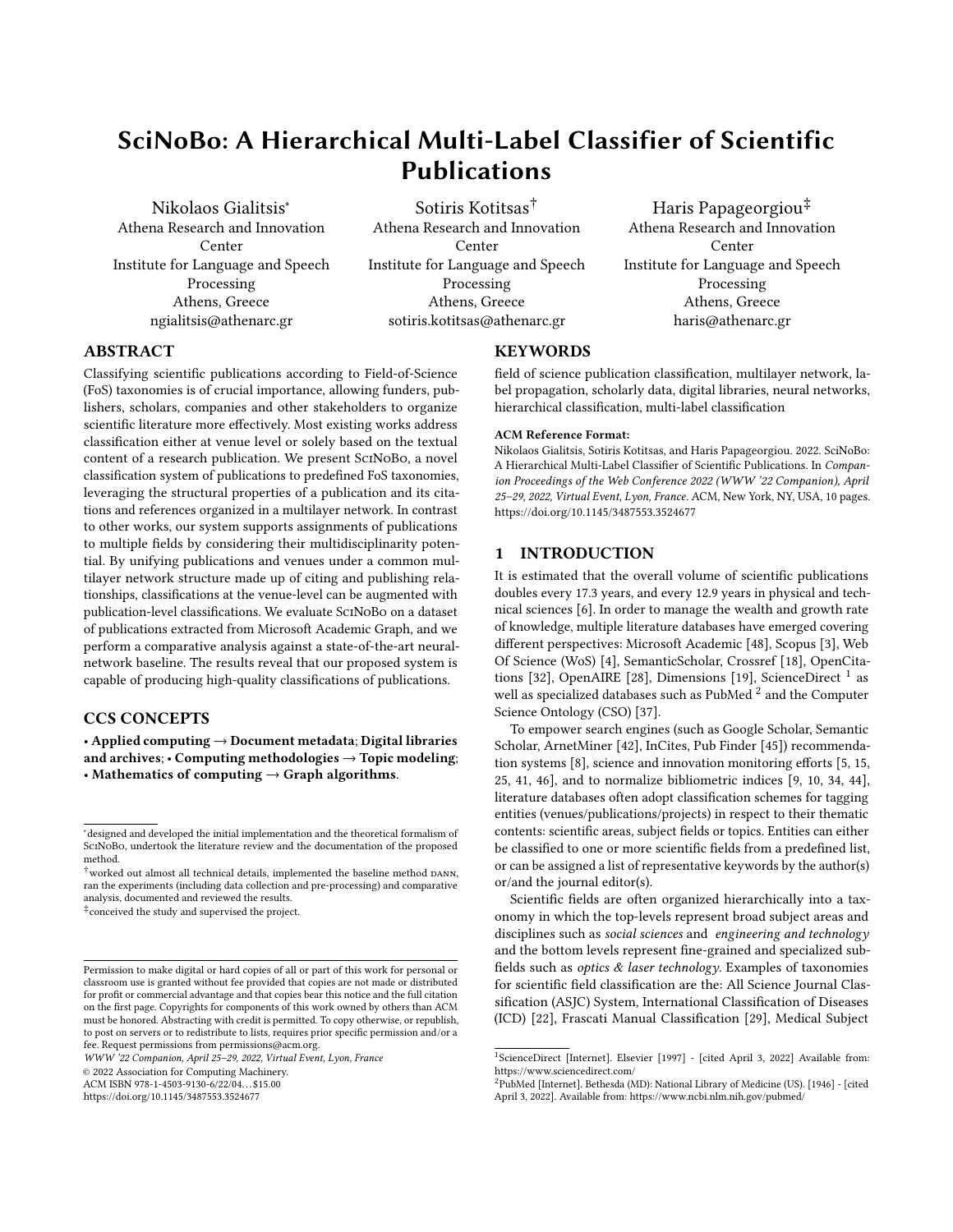<span id="page-7-1"></span>

Figure 4: macro-f1 distribution of all the FoS labels sorted by ascending order according to the number of instances. The names of the labels were omitted for simplicity.

<span id="page-7-0"></span>

| DOI                           | <b>TITLE</b>                                                                                                                              | PUBLISHED VENUE                    | SCINOBO-REF                                   | <b>SCINOBO-CITREF</b>       | LABEL                                         |
|-------------------------------|-------------------------------------------------------------------------------------------------------------------------------------------|------------------------------------|-----------------------------------------------|-----------------------------|-----------------------------------------------|
| 10.3788/COL201715.062201      | Versatile nanosphere lithography technique combining multiple exposure<br>nanosphere lens lithography and nanosphere template lithography | Chinese Optics Letters             | Optics                                        | NanoScience<br>& Technology | Optics                                        |
| 10.1089/ast.2019.2203         | The Role of Meteorite Impacts<br>in the Origin of Life                                                                                    | Astrobiology                       | Astronomy<br>& Astrophysics                   | Developmental<br>Biology    | Astronomy<br>& Astrophysics                   |
| 10.1080/08839514.2018.1506971 | Strategic Particle Swarm Inertia<br>Selection for Electricity Markets<br>Participation Portfolio Optimization                             | Applied Artificial<br>Intelligence | Artificial Intelligence<br>& Image Processing | Energy                      | Artificial Intelligence<br>& Image Processing |

Table 5: Publications presented with metadata (DOI, TITLE, ABSTRACT, PUBLISHED VENUE) along with the true FoS label of our dataset and the inferred FoS label of SciNoBo-ref and SciNoBo-citref. Only snippets of the abstracts are presented.

with time and shows the importance of creating a publication-level multi-labeled dataset. The above-mentioned argument explains the lower macro-f1 and micro-f1 scores in SciNoBo-citref, which according to the labeling of the dataset inferred the publications incorrectly.

Case study for SCINOBO and DANN: In Figure [4,](#page-7-1) we present the MACRO-F1 distribution of SCINOBO-REF and DANN for all the FoS labels, ordered by ascending order according to the number of instances. Recall that DANN only outperforms ScINoBo and its variants in the WEIGHTED-MACRO-F1 setting. Note that the MACRO-F1's scores remain the same in both settings but in WEIGHTEDmacro-f1 they are weighted according to the number of instances (support) each FoS label has in the evaluation set. We observe that the overall performance of SCINOBO-REF is better than DANN. However, SciNoBo-ref performs poorly in some of the FoS labels, whereas DANN performs fairly well in them indicating the reason for the high WEIGHTED-MACRO-F1 score of DANN.

# 6 CONCLUSIONS AND FUTURE WORK

We propose SciNoBo, a new method to perform Field of Science (FoS) classification along with a new taxonomy based on the classification scheme of the OECD disciplines/fields of research and development (FORD) and sciencemetrix journal classification. SciNoBo along with the FoS taxonomy are inherently hierarchical and can perform multi-label and multiclass evaluations across all disciplines as opposed to previous work. Our proposed method leverages the strengths of utilizing minimal metadata that are always available, even at the first day a publication is published. By incorporating citing/publishing relationships into a Multilayer Graph containing publications-venues-FoS Labels, we are able to provide "contextaware" classifications without relying on the publication content as in many previous works. Furthermore, since our method can

utilize citations that publications received, we can perform case studies showcasing the multidisciplinary nature of publications and how they can be assigned to more than one FoS labels in the course of time. We evaluated our method in a dataset created from sciencemetrix classification and mag publications. Even though our dataset and baseline support only multiclass evaluation, experimental results and qualitative analysis demonstrated that our method is effective and outperforms a deep-learning method which rely solely on abstract information.

In future work, we plan to create a hierarchical publication-level multi-labeled dataset to better understand the benefits of SciNoBo and to encourage further research. In addition, we plan to extend our FoS taxonomy to broader levels, to provide a better sense of granularity, which will also help us to identify emerging FoS labels and classify publications to them. Moreover, we will explore alterna-tive data sources, such as the OpenAlex<sup>[16](#page-7-2)</sup> public repository, as well as, alternative ways of assessing relations between publications beyond direct citation scores.

# ACKNOWLEDGMENTS

The authors thank the three anonymous reviewers for their constructive feedback. The authors would also like to thank Dimitris Pappas for his invaluable support on data collection, conceptualization of the layer-layer inference, and proposal of the multiplication of normalized weights during the inference step. This work was supported by research grants from the European Union's Horizon 2020 Research and Innovation Programme under grant agreement 101004870 [\(https://cordis.europa.eu/project/id/101004870\)](https://cordis.europa.eu/project/id/101004870) and the EOSC Future Project under grant agreement 101017536 [\(https:](https://cordis.europa.eu/project/id/101017536) [//cordis.europa.eu/project/id/101017536\)](https://cordis.europa.eu/project/id/101017536).

<span id="page-7-2"></span><sup>16</sup><https://docs.openalex.org/>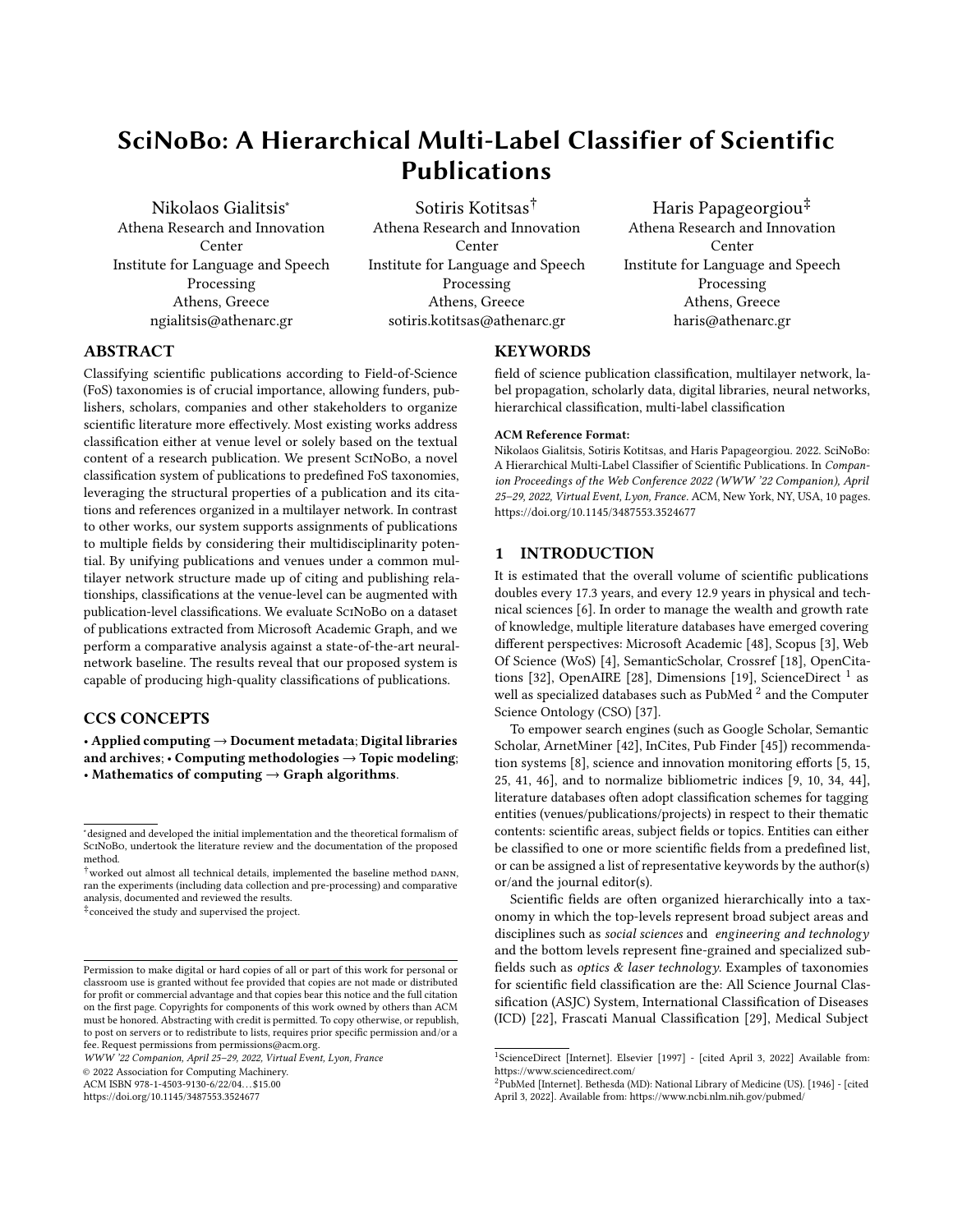SciNoBo : A Hierarchical Multi-Label Classifier of Scientific Publications WWW '22 Companion, April 25–29, 2022, Virtual Event, Lyon, France

# **REFERENCES**

- <span id="page-8-37"></span>[1] Mehwish Alam, Russa Biswas, Yiyi Chen, Danilo Dessì, Genet Asefa Gesese, Fabian Hoppe, and Harald Sack. 2021. HierClasSArt: Knowledge-Aware Hierarchical Classification of Scholarly Articles. In Companion Proceedings of the Web Conference 2021. Association for Computing Machinery, New York, NY, USA, 436–440.<https://doi.org/10.1145/3442442.3451365>
- <span id="page-8-29"></span>[2] Éric Archambault, Olivier H Beauchesne, and Julie Caruso. 2011. Towards a multilingual, comprehensive and open scientific journal ontology. In Proceedings of the 13th international conference of the international society for scientometrics and informetrics. Durban South Africa, 66–77.
- <span id="page-8-1"></span>[3] Jeroen Baas, Michiel Schotten, Andrew Plume, Grégoire Côté, and Reza Karimi. 2020. Scopus as a curated, high-quality bibliometric data source for academic research in quantitative science studies. Quantitative Science Studies 1, 1 (2020), 377–386. Publisher: MIT Press One Rogers Street, Cambridge.
- <span id="page-8-2"></span>[4] Caroline Birkle, David A Pendlebury, Joshua Schnell, and Jonathan Adams. 2020. Web of Science as a data source for research on scientific and scholarly activity. Quantitative Science Studies 1, 1 (2020), 363–376. Publisher: MIT Press One Rogers Street, Cambridge.
- <span id="page-8-9"></span>[5] Annette Boaz, Siobhan Fitzpatrick, and Ben Shaw. 2009. Assessing the impact of research on policy: A literature review. Science and Public Policy 36,<br>4 (May 2009), 255–270. https://doi.org/10.3152/030234209X436545 eprint: 4 (May 2009), 255–270.<https://doi.org/10.3152/030234209X436545> https://academic.oup.com/spp/article-pdf/36/4/255/4693984/36-4-255.pdf.
- <span id="page-8-0"></span>[6] Lutz Bornmann, Robin Haunschild, and Rüdiger Mutz. 2021. Growth rates of modern science: a latent piecewise growth curve approach to model publication numbers from established and new literature databases. Humanities and Social Sciences Communications 8, 1 (2021), 1–15. Publisher: Palgrave.
- <span id="page-8-34"></span>[7] Cornelia Caragea, Florin Bulgarov, and Rada Mihalcea. 2015. Co-training for topic classification of scholarly data. In Proceedings of the 2015 conference on empirical methods in natural language processing. Association for Computational Linguistics, Lisbon, Portugal, 2357–2366.
- <span id="page-8-8"></span>[8] Worasit Choochaiwattana. 2010. Usage of tagging for research paper recommendation. In 2010 3rd International Conference on Advanced Computer Theory and Engineering (ICACTE), Vol. 2. IEEE, Chengdu, China, V2–439. [https:](https://doi.org/10.1109/ICACTE.2010.5579321) [//doi.org/10.1109/ICACTE.2010.5579321](https://doi.org/10.1109/ICACTE.2010.5579321)
- <span id="page-8-13"></span>[9] Lisa Colledge. 2014. Snowball metrics recipe book. Amsterdam: Snowball Metrics Program Partners 110 (2014), 82.
- <span id="page-8-14"></span>[10] Lisa Colledge and R Verlinde. 2014. Scival metrics guidebook. Netherlands: Elsevier (2014), 68.
- <span id="page-8-40"></span>[11] Noshir Contractor, Peter Monge, and Paul M Leonardi. 2011. Network Theory| multidimensional networks and the dynamics of sociomateriality: bringing technology inside the network. International Journal of Communication 5 (2011), 39.
- <span id="page-8-19"></span>[12] Joshua Eykens, Raf Guns, and Tim C. E. Engels. 2021. Fine-grained classification of social science journal articles using textual data: A comparison of supervised machine learning approaches. Quantitative Science Studies 2, 1 (April 2021), 89–110. [https://doi.org/10.1162/qss\\_a\\_00106](https://doi.org/10.1162/qss_a_00106) \_eprint: https://direct.mit.edu/qss/article-
- <span id="page-8-27"></span>pdf/2/1/89/1906557/qss\_a\_00106.pdf. [13] Eugene Garfield, Morton V Malin, and Henry Small. 1975. A system for automatic classification of scientific literature. Journal of the Indian Institute of Science 57, 2 (1975), 14.
- <span id="page-8-28"></span>[14] Belver C Griffith, Henry G Small, Judith A Stonehill, and Sandra Dey. 1974. The structure of scientific literatures II: Toward a macro-and microstructure for science. Science studies 4, 4 (1974), 339–365. Publisher: Sage Publications Sage CA: Thousand Oaks, CA.
- <span id="page-8-10"></span>[15] Ioanna Grypari, Dimitris Pappas, Natalia Manola, and Haris Papageorgiou. 2020. Research & Innovation Activities' Impact Assessment: The Data4Impact System. In Proceedings of the 1st Workshop on Language Technologies for Government and Public Administration (LT4Gov). European Language Resources Association, Marseille, France, 22–27.<https://aclanthology.org/2020.lt4gov-1.4>
- <span id="page-8-39"></span>[16] Zaynab Hammoud and Frank Kramer. 2020. Multilayer networks: aspects, implementations, and application in biomedicine. Big Data Analytics 5, 1 (2020), 1–18. Publisher: Springer.
- <span id="page-8-32"></span>[17] Qi He, Bi Chen, Jian Pei, Baojun Qiu, Prasenjit Mitra, and Lee Giles. 2009. Detecting Topic Evolution in Scientific Literature: How Can Citations Help?. In Proceedings of the 18th ACM Conference on Information and Knowledge Management (CIKM '09). Association for Computing Machinery, New York, NY, USA, 957–966.<https://doi.org/10.1145/1645953.1646076> event-place: Hong Kong, China.
- <span id="page-8-3"></span>[18] Ginny Hendricks, Dominika Tkaczyk, Jennifer Lin, and Patricia Feeney. 2020. Crossref: The sustainable source of community-owned scholarly metadata. Quantitative Science Studies 1, 1 (2020), 414–427. Publisher: MIT Press One Rogers Street, Cambridge.
- <span id="page-8-6"></span>[19] Christian Herzog, Daniel Hook, and Stacy Konkiel. 2020. Dimensions: Bringing down barriers between scientometricians and data. Quantitative Science Studies 1, 1 (2020), 387–395. Publisher: MIT Press One Rogers Street, Cambridge.
- <span id="page-8-20"></span>[20] Fabian Hoppe, Danilo Dessì, and Harald Sack. 2021. Deep Learning Meets Knowledge Graphs for Scholarly Data Classification. In Companion Proceedings

of the Web Conference 2021. Association for Computing Machinery, New York, NY, USA, 417–421.<https://doi.org/10.1145/3442442.3451361>

- <span id="page-8-21"></span>[21] Bharath Kandimalla, Shaurya Rohatgi, Jian Wu, and C Lee Giles. 2021. Large scale subject category classification of scholarly papers with deep attentive neural networks. Frontiers in research metrics and analytics 5 (2021), 31. Publisher: Frontiers.
- <span id="page-8-16"></span>[22] Brigitte Khoury, Cary Kogan, and Sariah Daouk. 2017. International Classification of Diseases 11th Edition (ICD-11). In Encyclopedia of Personality and Individual Differences, Virgil Zeigler-Hill and Todd K. Shackelford (Eds.). Springer International Publishing, Cham, 1–6. [https://doi.org/10.1007/978-3-319-28099-8\\_904-1](https://doi.org/10.1007/978-3-319-28099-8_904-1)
- <span id="page-8-38"></span>[23] Mikko Kivelä, Alex Arenas, Marc Barthelemy, James P Gleeson, Yamir Moreno, and Mason A Porter. 2014. Multilayer networks. Journal of complex networks 2, 3 (2014), 203–271. Publisher: Oxford University Press.
- <span id="page-8-36"></span>[24] Karol Kurach, Krzysztof Pawlowski, Lukasz Romaszko, Marcin Tatjewski, Andrzej Janusz, and Hung Son Nguyen. 2013. Multi-label Classification of Biomedical Articles. In Intelligent Tools for Building a Scientific Information Platform: Advanced Architectures and Solutions, Robert Bembenik, Lukasz Skonieczny, Henryk Rybinski, Marzena Kryszkiewicz, and Marek Niezgodka (Eds.). Springer Berlin Heidelberg, Berlin, Heidelberg, 199–214. [https://doi.org/10.1007/978-3-642-35647-6\\_15](https://doi.org/10.1007/978-3-642-35647-6_15)
- <span id="page-8-11"></span>[25] Walter Leal Filho, Ulisses Azeiteiro, Fátima Alves, Paul Pace, Mark Mifsud, Luciana Brandli, Sandra S Caeiro, and Antje Disterheft. 2018. Reinvigorating the sustainable development research agenda: the role of the sustainable development goals (SDG). International Journal of Sustainable Development & World Ecology 25, 2 (2018), 131–142. Publisher: Taylor & Francis.
- <span id="page-8-30"></span>[26] Loet Leydesdorff and Ismael Rafols. 2009. A global map of science based on the ISI subject categories. Journal of the American Society for Information Science and Technology 60, 2 (2009), 348–362. Publisher: Wiley Online Library.
- <span id="page-8-35"></span>[27] Micha\l Lukasik, Tomasz Kuśmierczyk, \Lukasz Bolikowski, and Hung Son Nguyen. 2013. Hierarchical, multi-label classification of scholarly publications: modifications of ML-KNN algorithm. In Intelligent tools for building a scientific information platform. Springer, 343–363.
- <span id="page-8-5"></span>[28] Paolo Manghi, Alessia Bardi, Claudio Atzori, Miriam Baglioni, Natalia Manola, Jochen Schirrwagen, Pedro Principe, Michele Artini, Amelie Becker, Michele De Bonis, and others. 2019. The OpenAIRE research graph data model. Zenodo (2019), 23.<br>[29] OECD. 2015.
- <span id="page-8-17"></span>Frascati Manual 2015. Organisation for Economic Cooperation and Development. [https://www.oecd-ilibrary.org/content/publication/](https://www.oecd-ilibrary.org/content/publication/9789264239012-en) [9789264239012-en](https://www.oecd-ilibrary.org/content/publication/9789264239012-en)
- <span id="page-8-31"></span>[30] Francesco Osborne, Angelo Salatino, Aliaksandr Birukou, and Enrico Motta. 2016. Automatic classification of springer nature proceedings with smart topic miner. In International Semantic Web Conference. Springer, 383–399.
- <span id="page-8-25"></span>[31] Antonio Perianes-Rodriguez and Javier Ruiz-Castillo. 2017. A comparison of the Web of Science and publication-level classification systems of science. Journal of Informetrics 11, 1 (2017), 32–45. Publisher: Elsevier.
- <span id="page-8-4"></span>[32] Silvio Peroni and David Shotton. 2020. OpenCitations, an infrastructure organization for open scholarship. Quantitative Science Studies 1, 1 (2020), 428–444. Publisher: MIT Press One Rogers Street, Cambridge.
- <span id="page-8-22"></span>[33] M Rivest, E Vignola-Gagne, and E Archambault. 2021. Article-level classification of scientific publications: A comparison of deep learning, direct citation and bibliographic coupling. PloS one 16, 5 (2021).
- <span id="page-8-15"></span>[34] Javier Ruiz-Castillo and Ludo Waltman. 2015. Field-normalized citation impact indicators using algorithmically constructed classification systems of science. Journal of Informetrics 9, 1 (2015), 102–117. Publisher: Elsevier.
- <span id="page-8-23"></span>[35] Angelo Salatino, Francesco Osborne, and Enrico Motta. 2021. CSO Classifier 3.0: a scalable unsupervised method for classifying documents in terms of research topics. International Journal on Digital Libraries (2021), 1–20. Publisher: Springer.
- <span id="page-8-24"></span>[36] Angelo Salatino, Thiviyan Thanapalasingam, Andrea Mannocci, Francesco Osborne, and Enrico Motta. 2018. Classifying Research Papers with the Computer Science Ontology. In SEMWEB.
- <span id="page-8-7"></span>[37] Angelo A Salatino, Thiviyan Thanapalasingam, Andrea Mannocci, Francesco Osborne, and Enrico Motta. 2018. The computer science ontology: a large-scale taxonomy of research areas. In International Semantic Web Conference. Springer, 187–205.
- <span id="page-8-18"></span>[38] Zhihong Shen, Hao Ma, and Kuansan Wang. 2018. A web-scale system for scientific knowledge exploration. arXiv preprint arXiv:1805.12216 (2018).
- <span id="page-8-26"></span>[39] Fei Shu, Charles-Antoine Julien, Lin Zhang, Junping Qiu, Jing Zhang, and Vincent Larivière. 2019. Comparing journal and paper level classifications of science. Journal of Informetrics 13, 1 (2019), 202–225. Publisher: Elsevier.
- <span id="page-8-33"></span>[40] Henry Small, Kevin W Boyack, and Richard Klavans. 2014. Identifying emerging topics in science and technology. Research policy 43, 8 (2014), 1450–1467. Publisher: Elsevier.
- <span id="page-8-12"></span>[41] Vilius Stanciauskas, Ioanna Grypari, Gustaf Nelhans, G Papageorgiou, and I Demiros. 2020. Policy report on new indicators and approaches for assessing the societal impact of re-search and innovation activities: Big Data approaches for improved monitoring of re-search and innovation performance and assessment of the societal impact in the Health, Demographic Change and Wellbeing Societal Challenge.